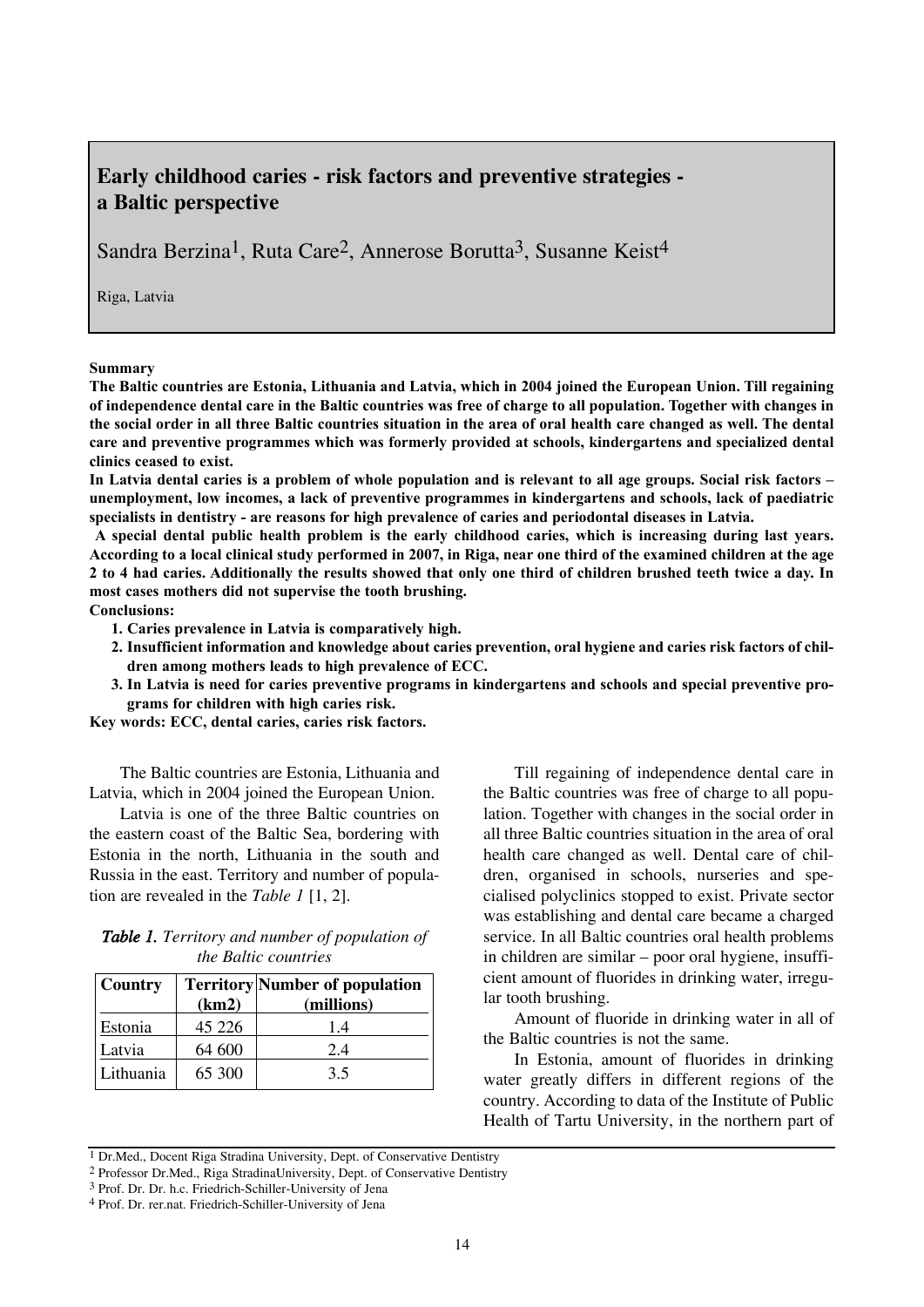Estonia it is slightly less than optimal  $(0.2 - 0.83)$ mg/l), in the western part – high  $(1.46 - 6.8 \text{ mg/l})$ and in the southern part - low  $(0.14 - 0.3 \text{ mg/l})$ . The different amount of fluorides in drinking water accounts for difference in caries experience in different regions of Estonia *(Table 2).* In Tallinn, which is the capital of Estonia, prevalence of caries among 12-year old children is 84.3 % and the mean DMFT (Decayed, Missed, Filled teeth) index is 4.1. Tartu, which is situated in the region with comparatively high amount of fluorides in drinking water, prevalence of caries is 58% and DMFT index – 1.99 [3].

*Table 2. Mean DMFT in different cities of Estonia*

| Age      | <b>Tartu</b> | <b>Tallinn</b> |  |  |  |  |
|----------|--------------|----------------|--|--|--|--|
| years    |              |                |  |  |  |  |
| 12 years | 1.99         |                |  |  |  |  |

In Lithuania, amount of fluorides in drinking water ranges from 1.5 mg/l in eastern districts to 5 mg/l in western districts of Lithuania [4]. Differences in the mean value of DMF index in different regions of Lithuania relating to amount of fluorides in drinking water have not been recorded.

In Latvia, amount of fluorides in drinking water is  $low - 0.2 - 1.09$  mg/l.

Till the beginning of the 90-ties in all of the Baltic countries fluoride containing tooth-pastes were not available to wide population and, comparing to other European countries, caries experience in the Baltic countries is moderate [5] *(Table 3).*

*Table 3. Mean values of DMFT in 12-year old children in the Baltic countries* 

| Country   | <b>DMFT</b> (year) |
|-----------|--------------------|
| Latvia    | 3.5(2003)          |
| Lithuania | 2.4(2001)          |
| Estonia   | 2.8(2003)          |

European Board of Dentists has recommended 1 dentist per 1500 inhabitants in a country. Proportion of dentists per number of population in the Baltic countries is considered as satisfactory, though comparatively high prevalence of caries in these countries has not been taken into consideration *(Table 4).* Number of dental hygienists in the

Baltic countries is insufficient, and training of dental hygienists in Estonia is not carried out at all [1].

*Table 4. Number of population per 1 dentist and number of dental hygienists in the Baltic countries*

| Country   | <b>Population</b><br>per 1 dentist | Number of<br>dental hygienists<br>in the country |  |  |  |
|-----------|------------------------------------|--------------------------------------------------|--|--|--|
| Latvia    | 1477                               | 153                                              |  |  |  |
| Lithuania | 1133                               | 277                                              |  |  |  |
| Estonia   | 1411                               |                                                  |  |  |  |

In Latvia, similarly to other Baltic countries, private dental offices comprise majority of all establishments of dental care [6]. Most of them are located in capital and the biggest cities of Latvia. Legal status of the dental offices is shown in the *Table 5.*

*Table 5. Legal status of the dental offices in Latvia*

| Status of the dental offices     | Percentage |
|----------------------------------|------------|
| State and municipal institutions |            |
| <b>Private institutions</b>      | 97         |

In conformity with health care strategy of Latvia the state finances dental services for:

- children up to 18 years of age, except orthodontic treatment,
- patients having inborn facial clefts and severe malocclusions and deformations up to the age of 21,
- persons at the age of 18 27 being in military service,
- victims of Chernobyl accident [6].

Rest of the population have to cover expenses for dental care themselves.

In Latvia, dental caries is a serious problem, actually affecting the population of all age groups. Studies, conducted in the previous years, reveal that already 2% of children at the age of 1 are affected by caries, and at the age of 35-44 the number amounted to 100% [7, 8].

First respectable study in Latvia was "International Collaborative Study (ICS) – 2" project in 1993, which revealed results of dentistry in socialistic system. DMFT index for 12-year old children was 5.8 [9]. The results, acquired in the study in 2001, were similar – DMFT index was 5.03 [10] *(Table 6, 7).* Similarly, dmft index for 3 year old children in 1993 was 2.2 and in 2000 – 1.6.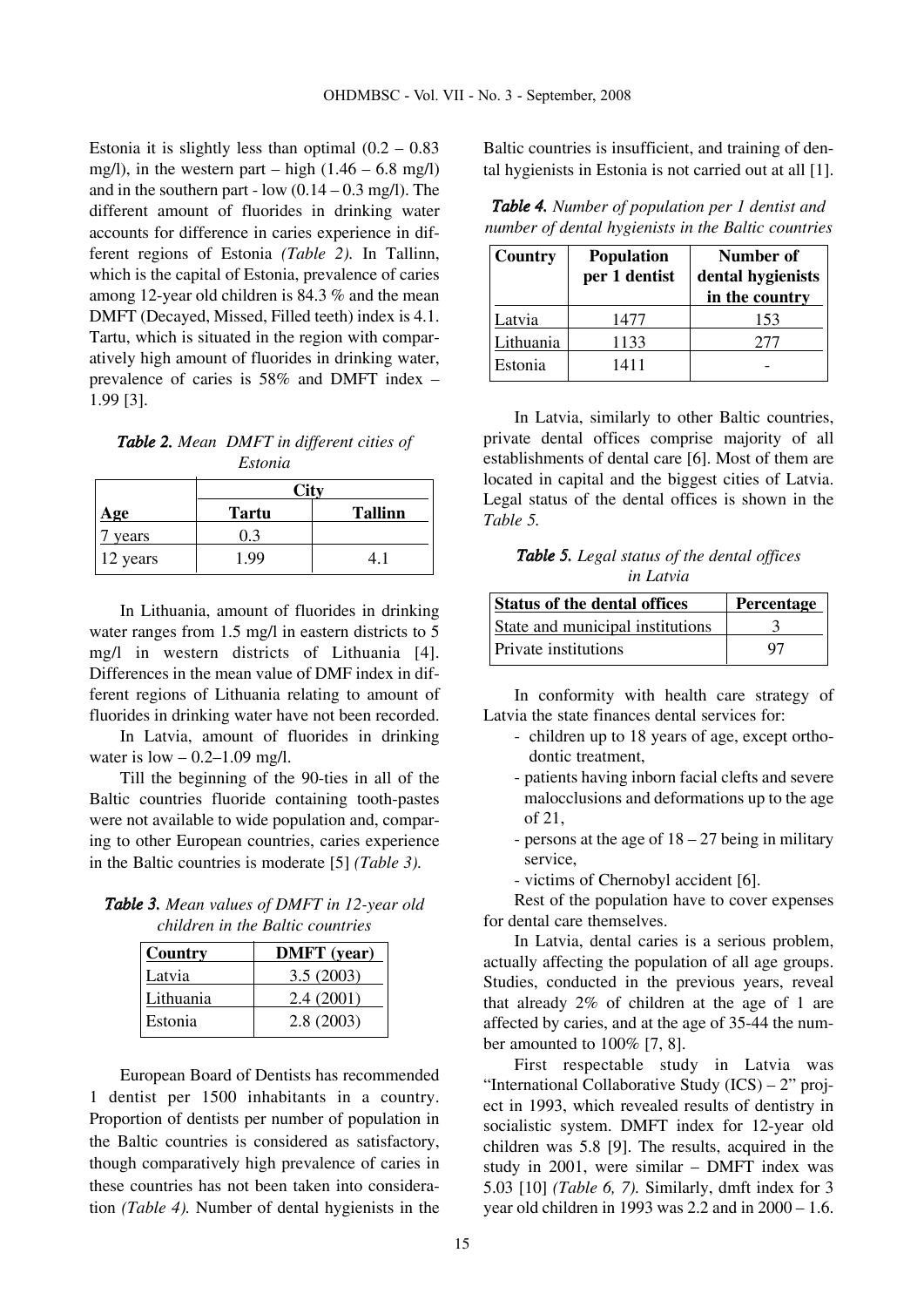| Year | Age       |              |                   |                          |          |                          |          |                          |  |
|------|-----------|--------------|-------------------|--------------------------|----------|--------------------------|----------|--------------------------|--|
|      | 3 yrs     | 4 yrs        | 6 yrs             | $11$ yrs                 | $12$ yrs | $13 \text{ yrs}$         | $15$ yrs | 18 yrs                   |  |
| 1993 | っっ<br>∠.∠ | 3.8          | 1.16              | 3.9                      | 5.75     | 6. I                     | 0.1      | $\overline{\phantom{a}}$ |  |
| 2000 | 1.0       | າ 7<br>، ، ، | $\qquad \qquad -$ | 4.4                      | 5.03     | 6.04                     | 7.4      | $\overline{\phantom{a}}$ |  |
| 2005 | -         | -            | 1.85              | $\overline{\phantom{0}}$ | 3.31     | $\overline{\phantom{0}}$ | -        | 8.6                      |  |
|      |           |              |                   |                          |          |                          |          |                          |  |

*Table 6. Mean values of dmft and DMFT in different age groups in Latvia [7, 9, 10, 11, 12]*

*Table 7. Prevalence of caries in different age groups in Latvia [12]*

| Year | Age     |          |          |  |  |  |  |  |  |
|------|---------|----------|----------|--|--|--|--|--|--|
|      | 6 years | 12 years | 18 years |  |  |  |  |  |  |
| 2005 | 76%     | 60.2%    | 68.7%    |  |  |  |  |  |  |

Results from the study carried out in 2005, showed that 76% of children at age 6 had caries. The data refers to mixed dentition with both – deciduous and permanent teeth. At the age 12, 60.2% of the examined children had caries.

The population of the capital of Latvia, Riga, is more than 700 000, which is one third of the total number of the population of Latvia. In comparison to other regions of Latvia, caries experience in Riga is lower and with a tendency to decrease [13] *(Table 8 and 9).* 

In all age groups in the period of 1989 to 2000 there was a significant decrease of caries prevalence, except in group of 2 years old, where caries experience increased from 17.3% to 20.3%.

DMFT index for 12-year old children in Riga in 1993 was 5.52 [10], but in 1998 – 3.95 [13]. Comparing values of DMFT index, only in the group of 5 year olds decrease of caries was significant – from 6.6 to 3.1. In the age group of 7 year olds dmft index increased from 1.25 to 4.59. It is explained that data achieved in 2000 refer to mixed dentition.

In Latvia, epidemiologic studies on young children's oral health have been carried out comparatively rarely. In 2000 in Riga a study was conducted in which oral health and caries risk were assessed in children aged  $2 - 6$  [7]. Results revealing dmft index and its structural changes showed that number of filled and carious teeth was growing up with the age of children. In the age group of 4, greatest part of dmft index comprised carious teeth. Number of filled teeth in this age group was smallest.

*Table 10. dmft index and its structure in children aged 2-6.* 

| Age            | dmft | d    |      | m    |
|----------------|------|------|------|------|
| $\overline{2}$ | 0.7  | 0.55 | 0.11 | 0.03 |
| 3              | 1.6  | 1.26 | 0.29 | 0.03 |
|                | 2.7  | 2.04 | 0.1  |      |
| 5              | 3.1  | 1.63 | 3.4  |      |
| 6              | 3.6  | 1.86 | 3.4  |      |
|                |      |      |      |      |

Care index estimated in the study was increasing by children's age. The highest index was in the group of children aged 6. It can be explained with the fact that on starting attending school, cured teeth are required. Whereas in younger groups – children of age 2 - treated were only 17% of cari-

*Table 8. Prevalence of caries in different age groups in Riga [7, 14]*

| Year | Age                      |          |         |         |         |                          |  |  |  |
|------|--------------------------|----------|---------|---------|---------|--------------------------|--|--|--|
|      | vear                     | 2 vears  | 3 vears | 4 years | 5 years | 6 years                  |  |  |  |
| 1989 | 2.45%                    | $17.3\%$ | 52%     | 74%     | 84%     | $\overline{\phantom{a}}$ |  |  |  |
| 2000 | $\overline{\phantom{a}}$ | 20.3%    | 36.1%   | 52.2%   | 50.3%   | 55.4%                    |  |  |  |
|      |                          |          |         |         |         |                          |  |  |  |

| <b>Table 9.</b> Mean values of dmft and DMFT in different age groups in Riga [7, 8, 9, 10, 14] |  |  |  |  |  |  |  |
|------------------------------------------------------------------------------------------------|--|--|--|--|--|--|--|
|------------------------------------------------------------------------------------------------|--|--|--|--|--|--|--|

| Year |                              |      |                          |     |                          | Age                      |      |                          |                          |      |      |
|------|------------------------------|------|--------------------------|-----|--------------------------|--------------------------|------|--------------------------|--------------------------|------|------|
|      |                              |      |                          |     |                          |                          |      | 11                       | 12                       | 13   | 15   |
| 1989 | 0.03                         | 0.96 | 2.2                      | 3.8 | 6.6                      | 3.01                     |      | $\overline{\phantom{a}}$ | $\overline{\phantom{0}}$ |      |      |
| 1993 | $\qquad \qquad$              | -    | $\overline{\phantom{a}}$ | -   | -                        | $\overline{\phantom{a}}$ | 1.25 | 3.1                      | 5.52                     | 5.6  | 7.3  |
| 1998 | $\overline{\phantom{0}}$     |      | -                        |     | -                        | $\overline{\phantom{a}}$ | 0.6  | $\overline{\phantom{0}}$ | 3.95                     |      | 5.67 |
| 2000 | $\qquad \qquad \blacksquare$ | 0.7  | 1.6                      | 2.7 | 3.1                      | 3.6                      | 4.59 | $\overline{\phantom{0}}$ | -                        |      |      |
| 2001 | $\overline{\phantom{0}}$     |      | -                        |     | $\overline{\phantom{0}}$ | $\overline{\phantom{0}}$ |      | 4.75                     | 5.03                     | 5.75 | 7.04 |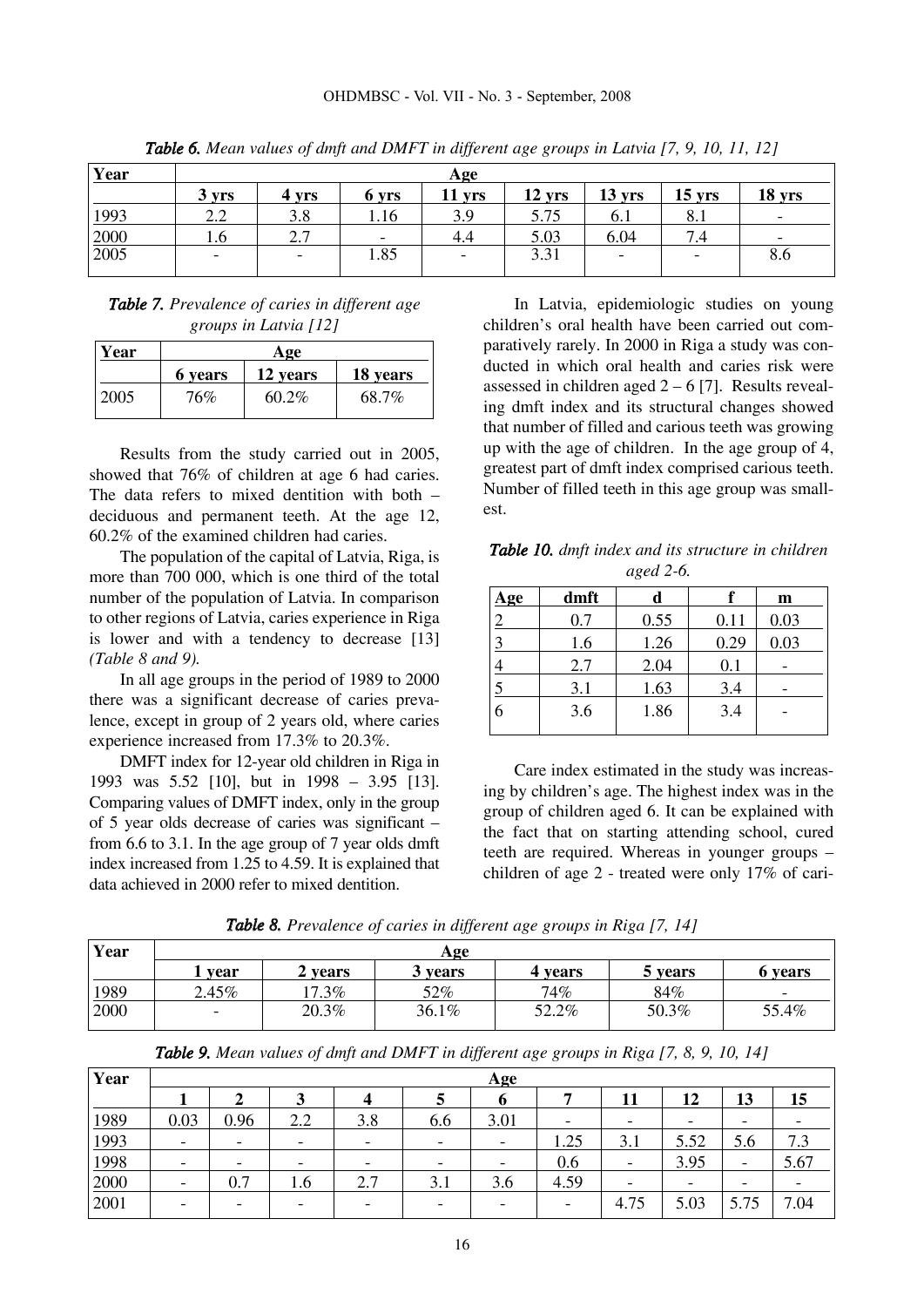ous teeth, and in the group of children aged 3 – only 28% *(Table 11).*

| Age | Care index $(\% )$ |
|-----|--------------------|
|     | 17.7               |
|     | 28.0               |
|     | 24.7               |
|     | 46.1               |
|     | 50.0               |

*Table 11. Care index in different age groups*

Investigation of caries risk factors revealed that children with poor oral hygiene, irregular tooth brushing and gingivitis suffered from caries more frequently *(Table 12).* 

*Table 12. Prevalence of the most common caries risk factors in children*

| <b>Risk factor</b>       |       | <b>Caries Caries free</b> |
|--------------------------|-------|---------------------------|
| Poor oral hygiene        | 73.7% | 26.2%                     |
| Irregular tooth brushing | 58.9% | $41.1\%$                  |
| Gingivitis               | 69.1% | 30.9%                     |
| Irregular fluoride usage | 60.8% | 39.3%                     |

In children aged 2 caries most commonly is localised on buccal surfaces of the upper jaw, which can be explained with wrong nutrition and daily consumption of sweetened drinks. Beginning with the age of 4, number of caries-damaged occlusal and proximal surfaces increased.

Similarly to majority of developing countries in Latvia, with increase in children's age, number of untreated proximal surfaces went up, which shows necessity for improvement of prevention and dental care in young children [7].

For children younger than 3 necessities to carry out dental treatment under general narcosis is increasing. In 2001 under general narcosis 85 children were treated, but in 2007 – 700 children, of whom 57% lived in the capital, 43% in other regions of Latvia. Majority of the children had four damaged molars and needed extraction of frontal maxillary teeth. Of the children treated under general narcosis 45% were younger than 3 with diagnosis early childhood caries, 30% - were not able to communicate, and 25% - disabled.

In 2007 in Riga a study was started on caries and its risk factors in children aged 30 months. Caries free were 77.3% of the children, but the

mean value of dmft index  $-1.01$  (dt  $-0.88$  un ft  $-$ 0.13). Most commonly caries was detected on the frontal teeth of the upper jaw. Plaque on upper incisors was found in  $47\%$  and signs of gingivitis – in 5.6% of the children. Great amount of Str. mutans was in 72% of the children. Caries was found to be related to cariogenic food and beverages and visible plaque and caries on upper incisors. Similarly, positive correlation was found between cariogenic food and Str. mutans. The children, involved in the study, consumed cariogenic food and beverages on average more than three times a day. Educational level and social status of the inquired parents were high [15].

Simultaneously with caries, high prevalence of periodontal disease is one of the most acute problems in dentistry of Latvia. Prevalence of periodontal pathologies among children and adolescents is revealed in *Table 13* [12].

*Table 13. Periodontal status in 6-18 years old children and adolescents in Latvia (2005).*

| <b>Status</b> | Age     |          |          |
|---------------|---------|----------|----------|
|               | 6 years | 12 years | 18 years |
| Healthy       | 46.7%   | 28%      | 12.5%    |
| Bleeding      | 20.4%   | $30.1\%$ | $16.7\%$ |

Healthy periodontal condition in group of 6 year old children had 46.7%, but in group of 18 year olds – only 12.5%.

Poor oral hygiene is noted as the main reason of high prevalence of these pathologies. Results, acquired in several studies, reveal that habits of oral hygiene among adolescents have not changed in the course of time. A lot of the children brushed their teeth once a day and some of them did not brush their teeth at all.

Frequency of tooth brushing among 12-13 years old teenagers is revealed in *Table 14* [10].

*Table 14. Frequency of tooth brushing among teenagers aged 12-13 in Latvia.*

|      |       |     | Year   Never  Once a day   Several times a day |
|------|-------|-----|------------------------------------------------|
| 1993 | $2\%$ | 43% | 17%                                            |
| 2001 | $1\%$ | 39% | 42%                                            |

In Latvia use of fluoride-containing tablets was started in the 80-ties. However, local and shortterm deliveries of fluoride-containing tablets to certain nurseries and schools at the time were not assessed enough and continued.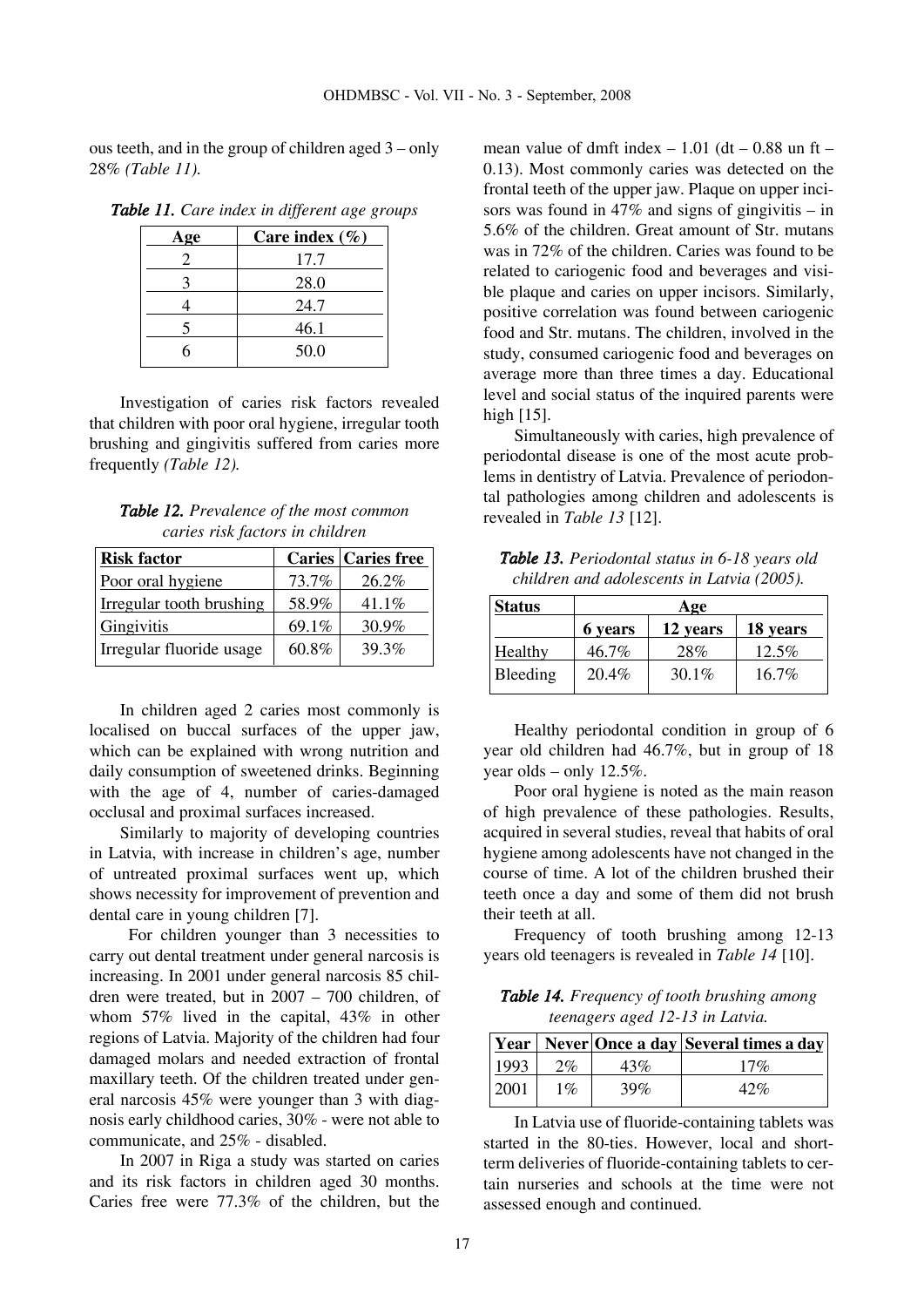In 1994 in Latvia a project of National preventive programme was worked out, which envisaged to establish Oral health care centres all over Latvia. This project has been partly implemented. The state has determined that financing of dental care should be at least 11% of finances for primary care. Within the recent 5 years 40-50% of children in Latvia have received dental care. On average, 20 euros per a year have been spent for a child [16].

Health Ministry of the Republic of Latvia only since 2006 have started paying a serious attention to dental problems and solution of issues of oral health. Financial resources have been allocated to support activities of oral health centres throughout Latvia. The main reasons for comparatively high prevalence of caries in Latvia are:

- poor oral hygiene. Habits in oral hygiene among adolescents in the course of time have not changed and a lot of them clean their teeth once a day;

- insufficient amount of fluoride in drinking water, lack of preventive programmes in schools and kindergartens.

- in schools lessons on health, including issues of oral health and hygiene, have been cancelled,

- lack of information. In Latvia, a lot of parents and their children still do not know, do not want to know or neglect the fact that children's dental care is state financed.

- there is no cooperation between dentists, family doctors and paediatricians,

- accessibility to services. Lack of specialists and technologies in the countryside of Latvia, problems with transport to reach the nearest dental office are the main reasons of bad accessibility to dental services.

- low service rates. State Agency of Compulsory Health Insurance has not ensured sufficient increase in dental service rates. Due to the low rates, every year more and more dental offices express their dissatisfaction or even refuse to fulfil financially disadvantageous state order.

The possible solutions of these problems could be:

- to achieve state's interest in maintenance of public oral health by giving information to specialists of Health Ministry on status of oral health in different age groups of the population,

- to introduce national preventive programme at the state level.

- to resume health lessons at schools, including in them oral health programme as well,

- to give information to children and their parents on children's oral health status and possibilities to receive dental care,

- to make accessibility to dental services better by introduction of the already elaborated project of mobile dentistry, which would ensure dental services to the population of remote regions of the country.

- to allocate additional financial support to children dentistry, which would level out the existing rates of dental services.

## **Conclusions**

1. Caries prevalence in Latvia is comparatively high.

2. Insufficient information and knowledge about caries prevention, oral hygiene and caries risk factors of children among mothers leads to high prevalence of ECC.

3. In Latvia is need for caries preventive programs in kindergartens and schools and special preventive programs for children with high caries risk

## **References**

1. http:// www.eudental.eu Council of European Dentists. EU Manual of Dental Practice 2004.

2. http://www.who.int/countries/en World Health Organizaton. Countries.

3. Saag M., Russak S., Vasar R., Olak J. Dental caries situation in Estonia. Baltic symposium in preventive dentistry, Turku, June 15-16, 1998.

4. http://www.un.org/esa/agenda21/natlinfo/countr/ lithuan/lithuania\_freshwater.pdf Freshwater2004-Lithuania.

5. http:// www.cecdo.org The Council of European Chief Dental Officers. Database of oral healthcare in Europe. DMFT references.

6. Dental care in Latvia. Yearbook 2005. State Dentistry and Facial Surgery Centre SLtd, 2006.

7. Henkuzena I. Mutes veselības un kariesa riska novērtējums 2-6 gadus veciem bērniem Rīgas bērnudārzos. Promocijas darba kopsavilkums, Rīga, 2007. 3-20.

8. Care R., Urtāne I. Kariesa epidemioloģija Latvijā no 1990 līdz 1998. gadam. Latvijas Medicīnas akadēmija. Rīgas Stradiņa universitāte. Zinātniskie raksti Rīga: AML/RSU, 1999; 197-201.

1994; 36. *Zobārstniecības mēnešraksts* 9. Urtāne I., Brinkmane A., Senakola E., Bērziņa S., ICS-2" projekta gaita un zobu slimību epidemioloģiskie dati Latvijā.

10. Bērziņa S. Kariesa un periodonta patoloģiju izplatība bērniem un pusaudžiem Latvijā. Promocijas darba kopsavilkums, Rīga, 2004. 3-27.